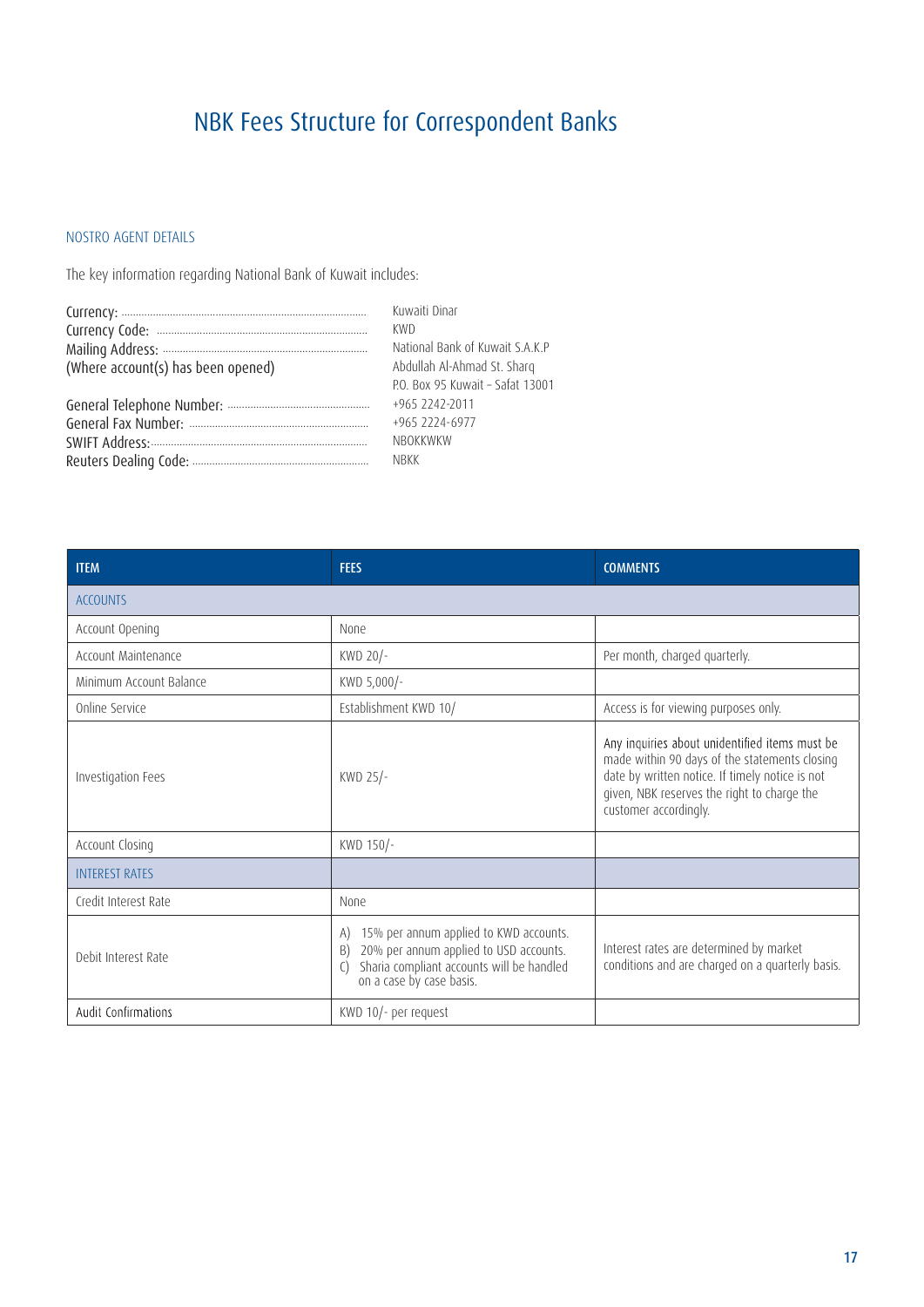| <b>ACCOUNT SERVICES</b>                    | <b>FEES</b>        | <b>COMMENTS</b>                                                                                                               |
|--------------------------------------------|--------------------|-------------------------------------------------------------------------------------------------------------------------------|
| <b>DEBITS</b>                              |                    |                                                                                                                               |
| MT103 <auto straight="" through=""></auto> | KWD 0.500          |                                                                                                                               |
| MT103 <repaired></repaired>                | KWD 0.500          |                                                                                                                               |
| MT200 <auto straight="" through=""></auto> | KWD 0.500          |                                                                                                                               |
| MT200 <repaired></repaired>                | KWD 0.500          |                                                                                                                               |
| MT202 <auto straight="" through=""></auto> | KWD 0.500          |                                                                                                                               |
| MT202 <repaired></repaired>                | KWD 0.500          |                                                                                                                               |
| MT203 <auto straight="" through=""></auto> | KWD 0.500          |                                                                                                                               |
| MT203 <repaired></repaired>                | KWD 0.500          |                                                                                                                               |
| MT210                                      | None               |                                                                                                                               |
| Book Transfers                             | None               |                                                                                                                               |
| <b>CREDITS</b>                             |                    |                                                                                                                               |
| MT103 <auto straight="" through=""></auto> | KWD 0.500          |                                                                                                                               |
| MT103 <repaired></repaired>                | KWD 0.500          |                                                                                                                               |
| MT200 <auto straight="" through=""></auto> | None               |                                                                                                                               |
| MT200 <repaired></repaired>                | None               |                                                                                                                               |
| MT202 <auto straight="" through=""></auto> | KWD 0.500          |                                                                                                                               |
| MT202 <repaired></repaired>                | KWD 0.500          |                                                                                                                               |
| MT203 <auto straight="" through=""></auto> | KWD 0.500          |                                                                                                                               |
| MT203 <repaired></repaired>                | KWD 0.500          |                                                                                                                               |
| <b>Book Transfers</b>                      | None               |                                                                                                                               |
| Telex/Fax                                  | None               |                                                                                                                               |
| CANCELLATIONS / AMENDMENTS                 |                    |                                                                                                                               |
| Cancellations - Prior to Value Date        | None               |                                                                                                                               |
| Cancellations - Same Day                   | None               | Cancellation charge of KWD 5/- if the payment<br>has been effected and returned due to incorrect<br>details. (MT103 Payments) |
| Amendments - Prior to Value Date           | Case by Case basis |                                                                                                                               |
| Amendments - Same Day                      | Case by Case basis |                                                                                                                               |
| <b>STATEMENTS</b>                          |                    |                                                                                                                               |
| MT950                                      | None               |                                                                                                                               |
| Mail                                       | KWD 10/-           |                                                                                                                               |
| Duplicate Statements (Fax)                 | KWD $5/-$          |                                                                                                                               |
| Duplicate Statements (E-mail)              | KWD $5/-$          |                                                                                                                               |